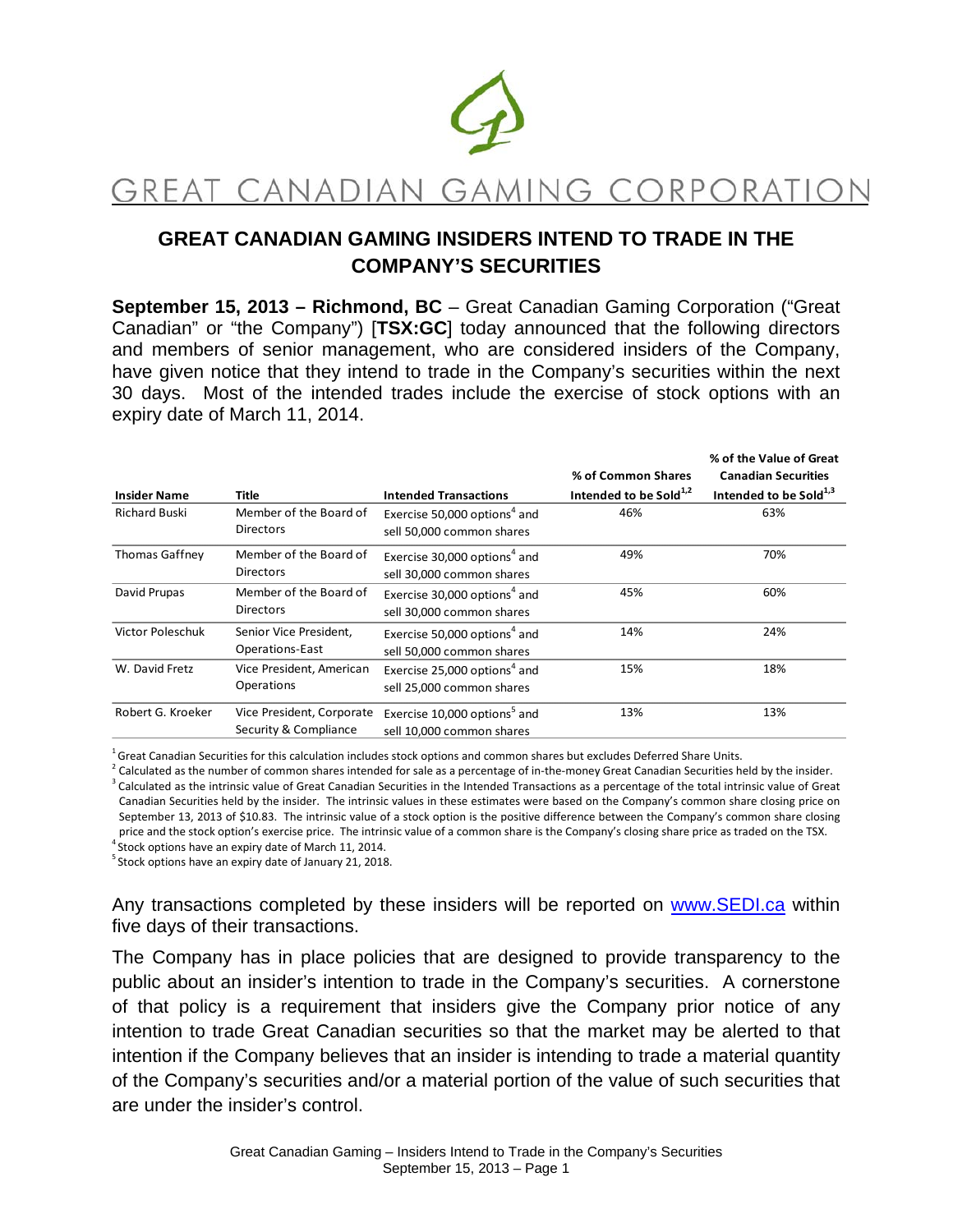Other insiders of the Company may from time to time disclose their intentions to trade securities of the Company.

### **ABOUT GREAT CANADIAN GAMING CORPORATION**

Great Canadian Gaming Corporation operates gaming, entertainment and hospitality facilities in British Columbia, Ontario, Nova Scotia and Washington State. The Company's 17 gaming properties consist of ten casinos, including one with a Four Diamond hotel resort, four horse racetrack casinos, and three community gaming centres. As of June 30, 2013, the Company had approximately 4,000 employees in Canada and 600 in Washington State. Further information is available on the Company's website, www.gcgaming.com.

#### DISCLAIMER

This press release contains certain "forward-looking information" or statements within the meaning of applicable securities legislation. Forward-looking information is based on the Company's current expectations, estimates, projections and assumptions that were made by the Company in light of its historical trends and other factors. All information or statements, other than statements of historical fact, are forward-looking information including statements that address expectations, estimates or projections about the future, the terms and expected benefits of the normal course issuer bid, the Company's strategy for growth, expected future expenditures, costs, operating and financial results, expected impact of future commitments, the future ability of the Company to operate the Georgian Downs and Flamboro Downs facilities and their profitability, and the ability of the Company to enter into new agreements for the operation of gaming facilities at Georgian Downs and Flamboro Downs. Forward-looking information may be identified by words such as "anticipate", "believe", "expect", or similar expressions. Such forwardlooking information is not a guarantee of future performance and may involve a number of risks and uncertainties.

Although forward-looking information is based on information and assumptions that the Company believes are current, reasonable and complete, they are subject to unknown risks, uncertainties, and a number of factors that could cause actual results to vary materially from those expressed or implied by such forward-looking information. Such factors may include, but are not limited to: terms of operational services agreements; pending, proposed or unanticipated regulatory or policy changes; the Company's ability to obtain and renew required business licenses, leases, and operational services agreements; unanticipated fines, sanctions and suspensions imposed on the Company by its regulators; impact of global liquidity and credit availability; adverse tourism trends and further decreases in levels of travel, leisure and consumer spending; competition from established competitors and new entrants in the gaming business; dependence on key personnel; the Company's ability to manage its capital projects and its expanding operations; the risk that systems, procedures and controls may not be adequate to meet regulatory requirements or to support current and expanding operations; potential undisclosed liabilities and capital expenditures associated with acquisitions; negative connotations linked to the gaming industry; First Nations rights with respect to some land on which we conduct our operations; future or current legal proceedings; construction disruptions; financial covenants associated with credit facilities and long-term debt; credit, liquidity and market risks associated with our financial instruments; interest and exchange rate fluctuations; non-realization of cost reductions and synergies; demand for new products and services; fluctuations in operating results; and economic uncertainty and financial market volatility. Although the Company has attempted to identify important factors that could cause actual actions, events or results to differ materially from those described in forward-looking information, there may be other factors that cause actions, events or results not to be as anticipated, estimated or intended. These factors and other risks and uncertainties are discussed in the Company's continuous disclosure documents filed with the Canadian securities regulatory authorities from time to time, including in the "Risk Factors" section of the Company's Annual Information Form for fiscal 2012, and as identified in the Company's disclosure record on SEDAR at www.sedar.com.

Readers are cautioned not to place undue reliance on the forward-looking information, as there can be no assurance that the plans, intentions, or expectations upon which they are based will occur. The forward-looking information contained herein is made as of the date hereof, is subject to change after such date, and is expressly qualified in its entirety by cautionary statements in this press release. Forward-looking information is provided for the purpose of providing information about management's current expectations and plans and allowing investors and others to get a better understanding of the Company's operating environment. The Company undertakes no obligation to publicly revise forward-looking information to reflect subsequent events or circumstances except as required by law.